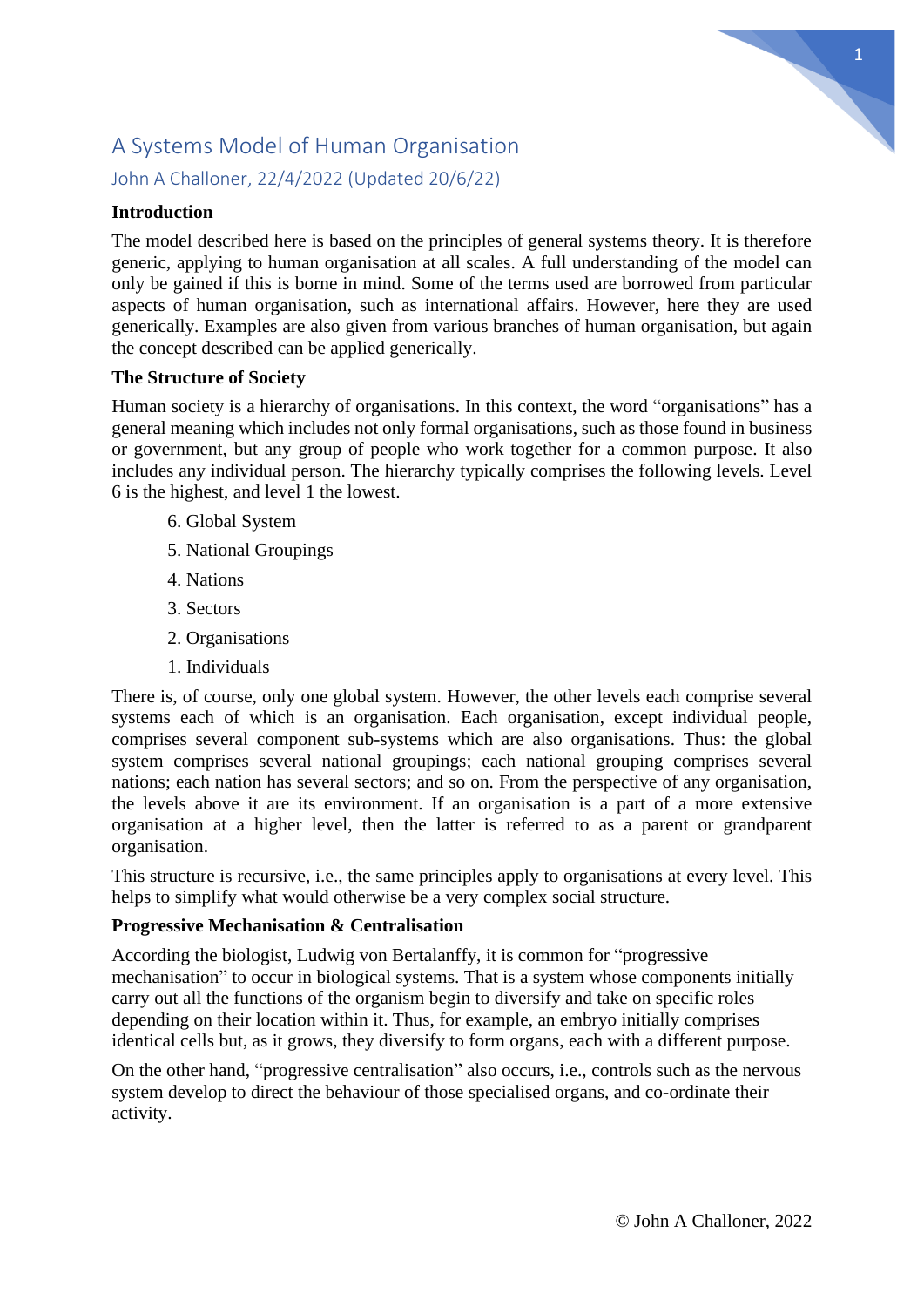These processes, by specialising and co-ordinating the activities of the components, enable systems to behave in more complex ways than would otherwise be possible. The resulting behaviour is, of course, subject to natural selection and, thus, evolution.

Similar processes take place in social systems. For example, the members of a small tribe will all be capable of carrying out every function of the tribe. However, as it grows into a larger social group, individuals will begin to specialise, and a leader will emerge to organise their activities. Thus, one can expect people who live a relatively isolated and self-reliant rural life to be multi-skilled and individualistic in attitude. Those who live in cities, on the other hand, can be expected to be more specialised and collectivist in attitude.

## **Requisite Hierarchy**

Every human organisation is a self-maintaining system, comprising inputs, processes, and outputs. It also has goals which act as motivators for its behaviour. In an individual human being, our motivators are the satisfaction of our needs, i.e., states that we are motivated to attain. We are also motivated to avoid negative states which I refer to as contra-needs. More generally however, the motivators of an organisation are those things, including its goals, changes to its inputs, etc., which influence its behaviour. In part, this behaviour is the production of outputs, and in part, it is action to sustain the organisation's continued existence. A significant proportion of a self-maintaining organisation's inputs can be spent on the latter.

In accordance with the systems principle of requisite hierarchy, every human organisation has a command component. This component is also an organisation. It has a particular role in coordinating the activities of subordinate components, but, and in addition, obeys all the general principles of organisations. In the case of an individual person, the command component is the brain. In the case of groups of individuals, it is a high-status individual or sub-group. However, command sub-groups are also organisations with a command component, and recursion occurs until command is by a single individual. For example, government is the command component of a nation, and in the UK, the Prime Minister is the command component of government. This also helps to simplify what would otherwise be a very complex social structure.

#### **Self Maintenance**

An organisation requires inputs from its environment to carry out its function. Given no changes to the organisation's internal processes, certain rates of inflow are necessary to sustain certain rates of outflow. For example, the harder a person works, the more food he or she must consume. In the case of a nation, energy, often in the form of oil, is necessary for a certain level of economic output.

All organisations aim to function efficiently, i.e., to maintain themselves and produce their outputs with the least inputs possible. A form of risk/benefit/cost analysis takes place. In individuals and smaller organisations this has an informal and emotional basis, but in larger organisations it can be more formal and have a financial basis.

If inputs alter, or need to be altered, then the command component must decide whether to:

- a. adapt the organisations internal processes. If so, then, initially at least, increased inputs will be necessary if outputs are not to be reduced.
- b. influence the organisation's environment to gain the necessary supply of inputs. This entails use of the organisation's outputs.
- c. carry out a combination of the two.

#### **Internal Feedback**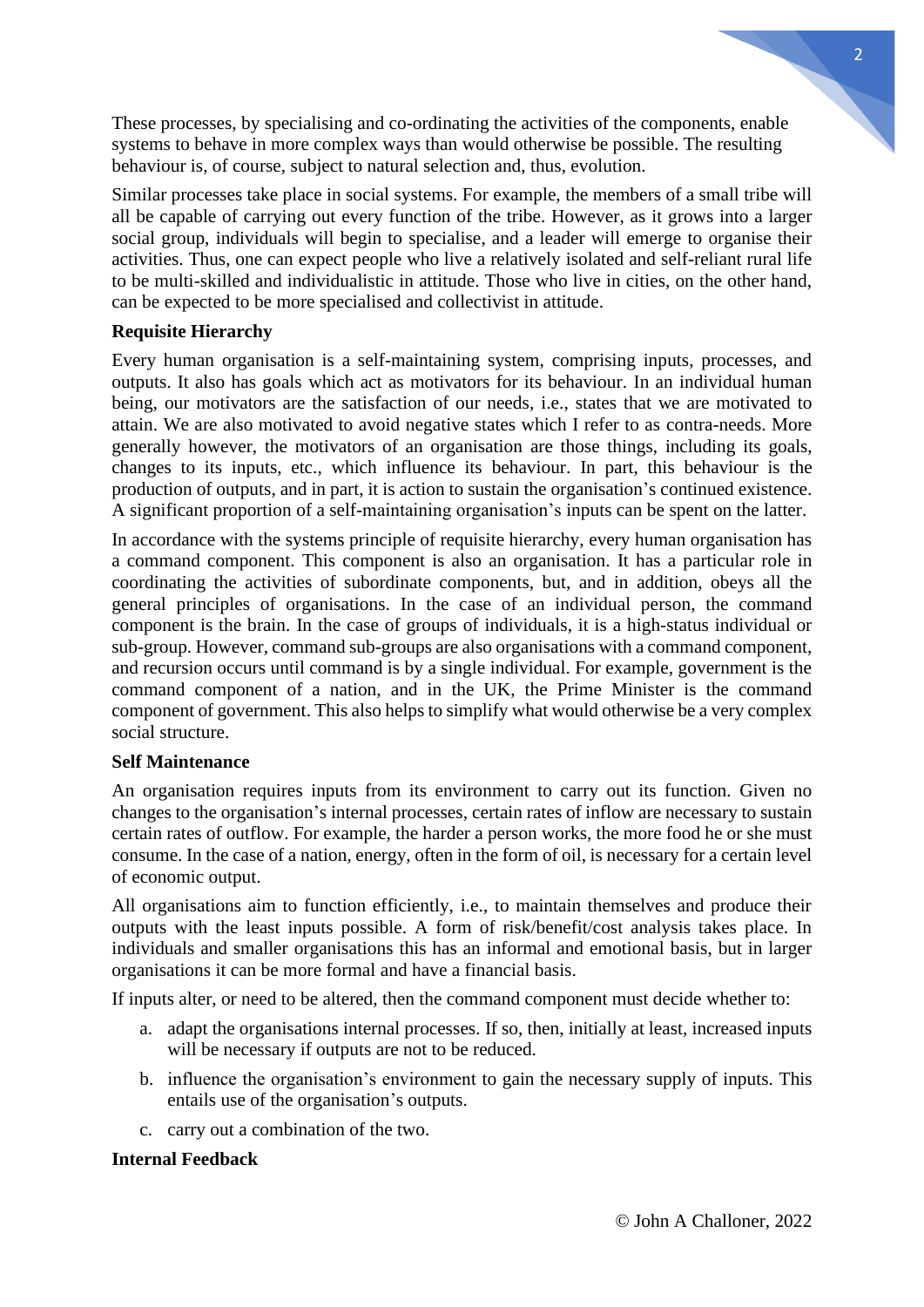Adapting internal processes involves an internal feedback loop in which the command component's role is to:

- a. gather information from subordinate components. This information is subject to darkness and miscommunication. Darkness implies that the full picture can never be known. Miscommunication may involve subordinate components providing misinformation or failing to supply relevant facts. Thus, the role of the command component is also to ensure that the supply of information is relevant and policed.
- b. issue instructions, laws, rules, regulations, norms, etc. to subordinate components and to police them. As will be explained later, ideally, this should also include rules to prevent negative competition. There can be difficulties when a command component polices itself, and thus, in a democracy for example, law-making and enforcement are separated.

#### **External Feedback**

Influencing the organisation's external environment also involves a feedback loop. Outputs from the organisation act as inputs to other organisations in the environment. These may then be processed to yield the original organisation's desired inputs. At its simplest level, an individual may pay for, or in some other way trade for food. At a higher level, a business may lobby government for reduced taxation or regulation. These external feedback loops are what bond levels in the organizational hierarchy together into society.

Each component organisation's demand for inputs is a motivator. If, at the level in which external feedback occurs, other component organisations share the same motivator, they can act in one of three ways:

- a. **Negative Unilateralism.** The organisation acts unilaterally and in negative competition with others. The terms unilateral and multilateral are normally associated with international affairs, but here they are used more generically. Negative competition involves preventing competitors from achieving their goals. In this scenario, each organisation strives for its inputs from what may be a limited resource, and **no functioning parent organisation emerges**. Because negative competition leads to inefficiencies, the full potential benefits are unlikely to be achieved. Finally, open conflict can arise. It is noteable that this largely reflects the state of global organisation today.
- b. **Positive Unilateralism.** The organisation acts unilaterally and in positive competition with others. Positive competition occurs when competitors each strive to be the best, as in the case of a running race. It leads to a recognition of which component is best suited to what function. This, in turn, leads to co-operation. Each component finds the niche to which it is best suited and/or in which it is the most efficient. Thus, **a functioning parent organisation with a command component ultimately evolves.** On average, each component organisation will gain greater benefits than the previous option. However, sub-optimisation applies, and the benefits may not be as great as for those who are overwhelmingly successful in negative competition.
- c. **Multilateralism.** The organisation acts in co-operation with others. In this case **a parent organisation with a command component is designed**. The European Union is an example. However, because each component organisation strives for efficiency, there is a risk that they will exploit others, rather than contribute to the common effort. This would reduce the benefits for all.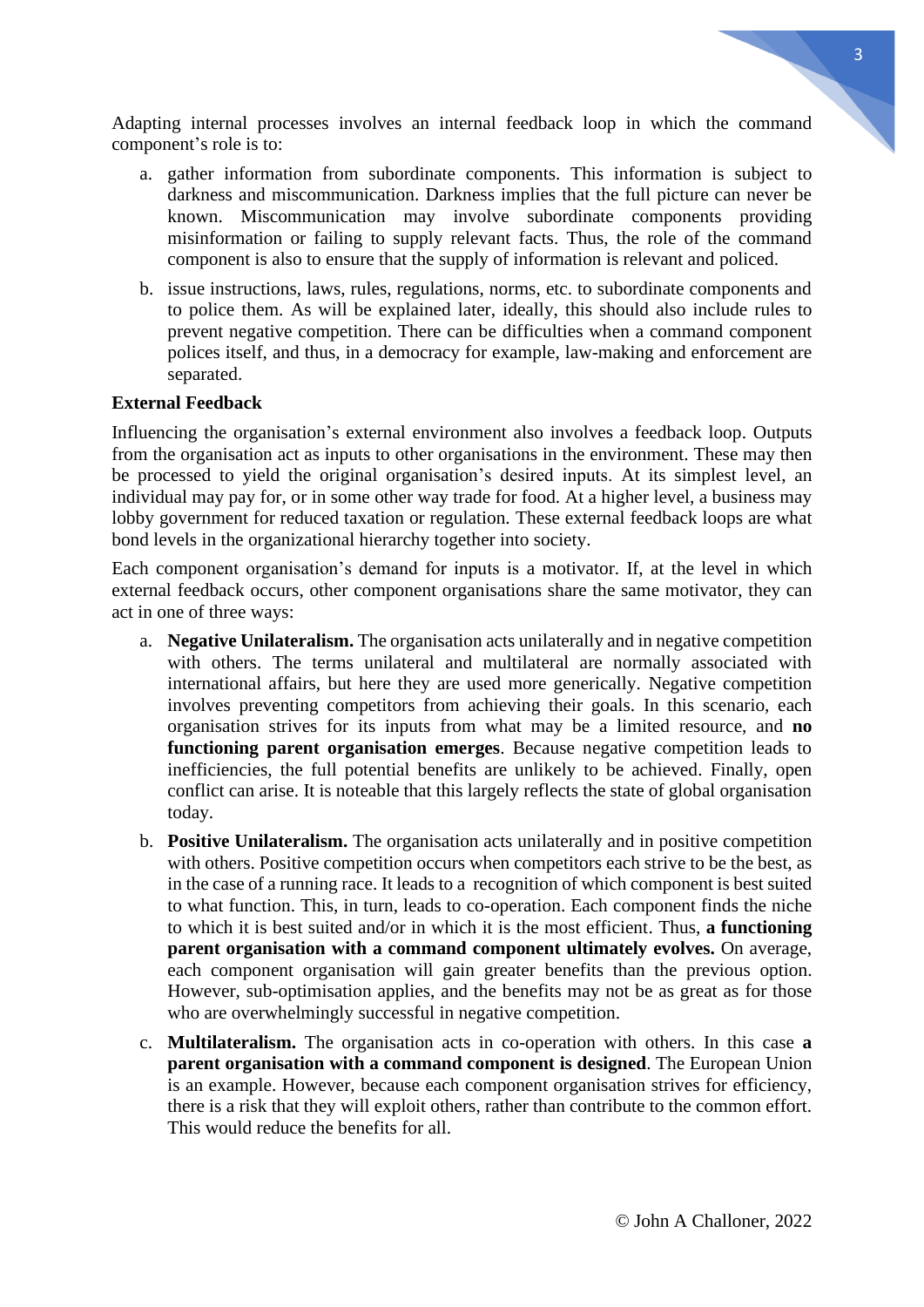In practice, the above options exist as points on a scale. There are numerous intermediate points between options a and b, and between options b and c, which depend on the attitudes and decisions of the component organisations.

Because we are a eusocial species, we must balance individual or unilateral action in our shortterm interest with communal or multilateral action yielding longer-term benefits. For every organisation, there is an optimum efficiency which can be achieved by using positive unilateralism or multilateralism where appropriate. Nations with conflict between the political left, who favour collectivism, and the right, who favour individualism, should take note.

Optimisation applies to an organisation that acts unilaterally. If an organisation acts multilaterally, then we must rise up through the hierarchy until we reach either the global system or a parent or grandparent acting unilaterally. The requirement for optimization then cascades down through component and sub-component organisations, which may need to operate sub-optimally.

When influencing its external environment, the role of the command component of an organisation is to:

- a. gather information from the external environment. In the systems model, this information is an input, which itself must be sought by influencing the external environment.
- b. make decisions in the interest of the relevant organisation as a whole. The relevant organisation may be the one commanded, its parent, or its grandparent, whichever operates unilaterally.
- c. manage the balance between unilateral and multilateral action to optimise the efficiency of the relevant organisation.
- d. issue commands to sub-ordinate components for the necessary outputs.

#### **Redundancy**

The components of an organisation have designated functions and act together to achieve its overall purpose. Organisations which have evolved frequently contain redundant components which compete with one another. Although this competition leads to inefficiencies, redundancy does make an organisation more resilient. Furthermore, competition, if positive, can reveal which component is best suited to a role. Because we aim for efficiency, an organisation which has been designed rarely contains redundancies. It is also the case that subsequent design often eliminates them, but there is of course, a downside.

This also applies to the command component. In some cases, there is redundancy of potential command, i.e., alternative command components that can step in when necessary. In other cases, there is none. In a democracy for example, there is considerable redundancy of potential command in the form of political parties and much competition between them. However, this allows the selection of a command style suited to the circumstances, or the replacement of an ineffective one. In an authoritarian state or other organisation, there is often little redundancy of potential command.

#### **Top-down & Bottom-up Representation**

The command component of an organisation may comprise individuals selected by:

- a. the individual who ultimately leads that organisation; or by
- b. the command component of a parent or grandparent organisation.

This is top-down representation. Alternatively, it may comprise individuals selected by those in a subordinate position, i.e., bottom-up representation. There are advantages and